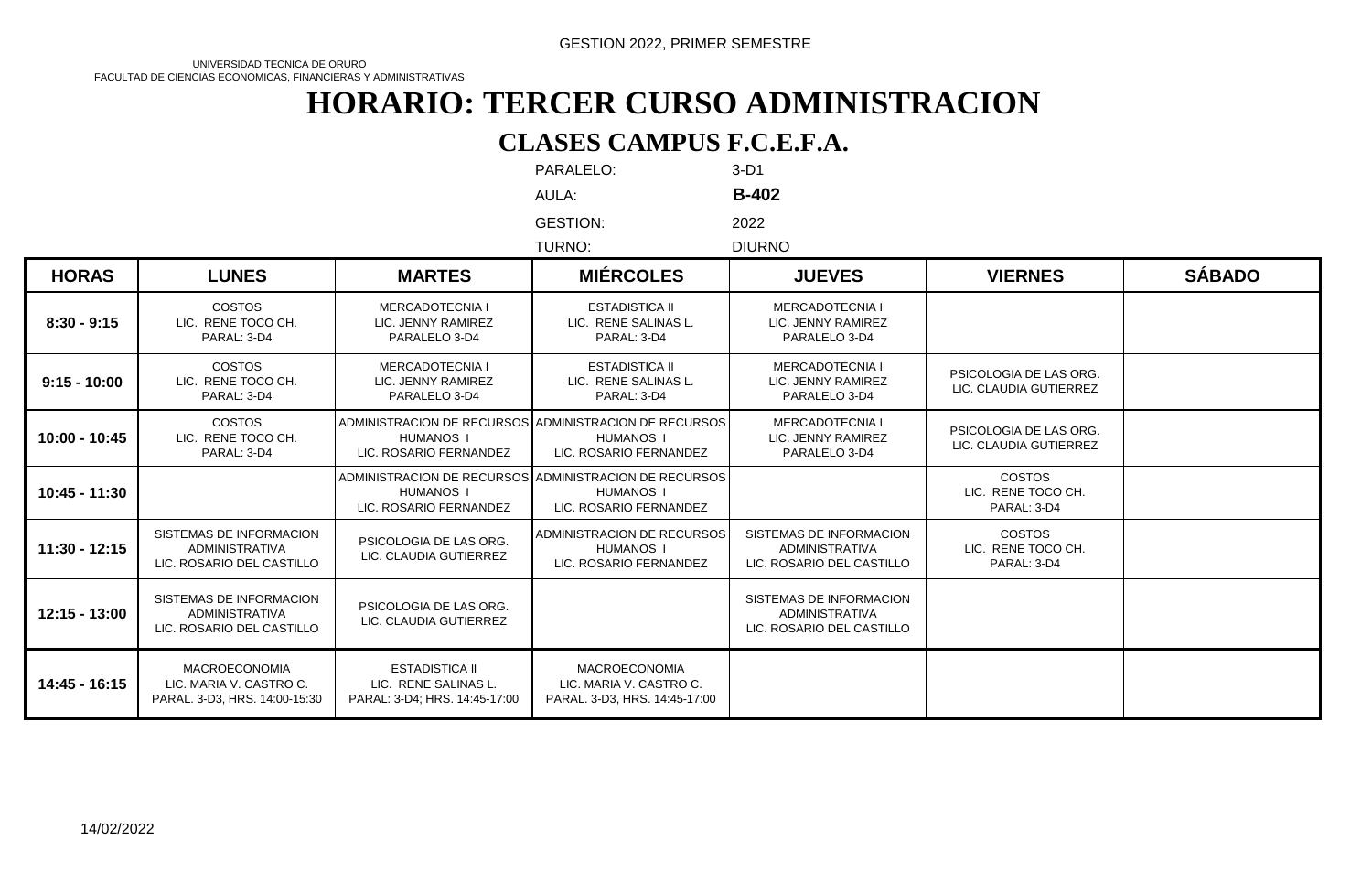FACULTAD DE CIENCIAS ECONOMICAS, FINANCIERAS Y ADMINISTRATIVAS

#### **HORARIO: TERCER CURSO ADMINISTRACION CLASES CAMPUS F.C.E.F.A.**

PARALELO: 3-D2

AULA: **B-503**

GESTION: 2022

TURNO: DIURNO

| <b>HORAS</b>    | <b>LUNES</b>                                                              | <b>MARTES</b>                                                            | <b>MIÉRCOLES</b>                                              | <b>JUEVES</b>                                                          | <b>VIERNES</b>                                                           | <b>SÁBADO</b> |
|-----------------|---------------------------------------------------------------------------|--------------------------------------------------------------------------|---------------------------------------------------------------|------------------------------------------------------------------------|--------------------------------------------------------------------------|---------------|
| $8:30 - 9:15$   |                                                                           | ADMINISTRACION DE RECURSOS<br><b>HUMANOS I</b><br>LIC. ROSARIO FERNANDEZ |                                                               | <b>MACROECONOMIA</b><br>LIC. WILFREDO GORDILLO R.<br>PARAL, 3-D5       | <b>COSTOS</b><br>PARAL, 3D-5                                             |               |
| $9:15 - 10:00$  | <b>MACROECONOMIA</b><br>LIC. WILFREDO GORDILLO R.<br>PARAL, 3-D5          | ADMINISTRACION DE RECURSOS<br><b>HUMANOS I</b><br>LIC. ROSARIO FERNANDEZ | PSICOL. DE LAS ORG.<br>LIC. CLAUDIA GUTIERREZ L.<br>PAR. 3D-5 | <b>MACROECONOMIA</b><br>LIC. WILFREDO GORDILLO R.<br>PARAL, 3-D5       | <b>COSTOS</b><br>PARAL, 3D-5                                             |               |
| 10:00 - 10:45   | <b>MACROECONOMIA</b><br>LIC. WILFREDO GORDILLO R.<br>PARAL, 3-D5          | SISTEMAS DE INF.<br><b>ADMINISTRATIVA</b><br>LIC. ROSARIO DEL CASTILLO   | PSICOL. DE LAS ORG.<br>LIC. CLAUDIA GUTIERREZ L.<br>PAR. 3D-5 | SISTEMAS DE INF.<br><b>ADMINISTRATIVA</b><br>LIC. ROSARIO DEL CASTILLO | <b>COSTOS</b><br>PARAL. 3D-5                                             |               |
| 10:45 - 11:30   | <b>MACROECONOMIA</b><br>LIC. WILFREDO GORDILLO R.<br>PARAL, 3-D5          | SISTEMAS DE INF.<br><b>ADMINISTRATIVA</b><br>LIC. ROSARIO DEL CASTILLO   | MERCADOTECNIA I<br>LIC. JENNY RAMIREZ<br>PARALELO 3-D8        | SISTEMAS DE INF.<br><b>ADMINISTRATIVA</b><br>LIC. ROSARIO DEL CASTILLO | ADMINISTRACION DE RECURSOS<br><b>HUMANOS I</b><br>LIC. ROSARIO FERNANDEZ |               |
| $11:30 - 12:15$ | <b>COSTOS</b><br>PARAL, 3D-5                                              | <b>MERCADOTECNIA I</b><br>LIC. JENNY RAMIREZ<br>PARALELO 3-D8            | <b>MERCADOTECNIA I</b><br>LIC. JENNY RAMIREZ<br>PARALELO 3-D8 | <b>ESTADISTICA II</b><br>LIC. BENIGNO CABALLERO<br>PARAL: 3-D8         | ADMINISTRACION DE RECURSOS<br><b>HUMANOS I</b><br>LIC. ROSARIO FERNANDEZ |               |
| $12:15 - 13:00$ | <b>COSTOS</b><br>PARAL, 3D-5                                              | MERCADOTECNIA I<br>LIC. JENNY RAMIREZ<br>PARALELO 3-D8                   | <b>MERCADOTECNIA I</b><br>LIC. JENNY RAMIREZ<br>PARALELO 3-D8 | <b>ESTADISTICA II</b><br>LIC. BENIGNO CABALLERO<br>PARAL: 3-D8         | ADMINISTRACION DE RECURSOS<br><b>HUMANOS I</b><br>LIC. ROSARIO FERNANDEZ |               |
| 14:00 - 15:30   | PSICOL. DE LAS ORG.<br>LIC. CLAUDIA GUTIERREZ L.<br>PAR. 3D-5             |                                                                          |                                                               |                                                                        |                                                                          |               |
| 15:30 - 17:45   | <b>ESTADISTICA II</b><br>LIC. BENIGNO CABALLERO<br>PARAL: 3-D8, AULA B501 |                                                                          |                                                               |                                                                        |                                                                          |               |

14/02/2022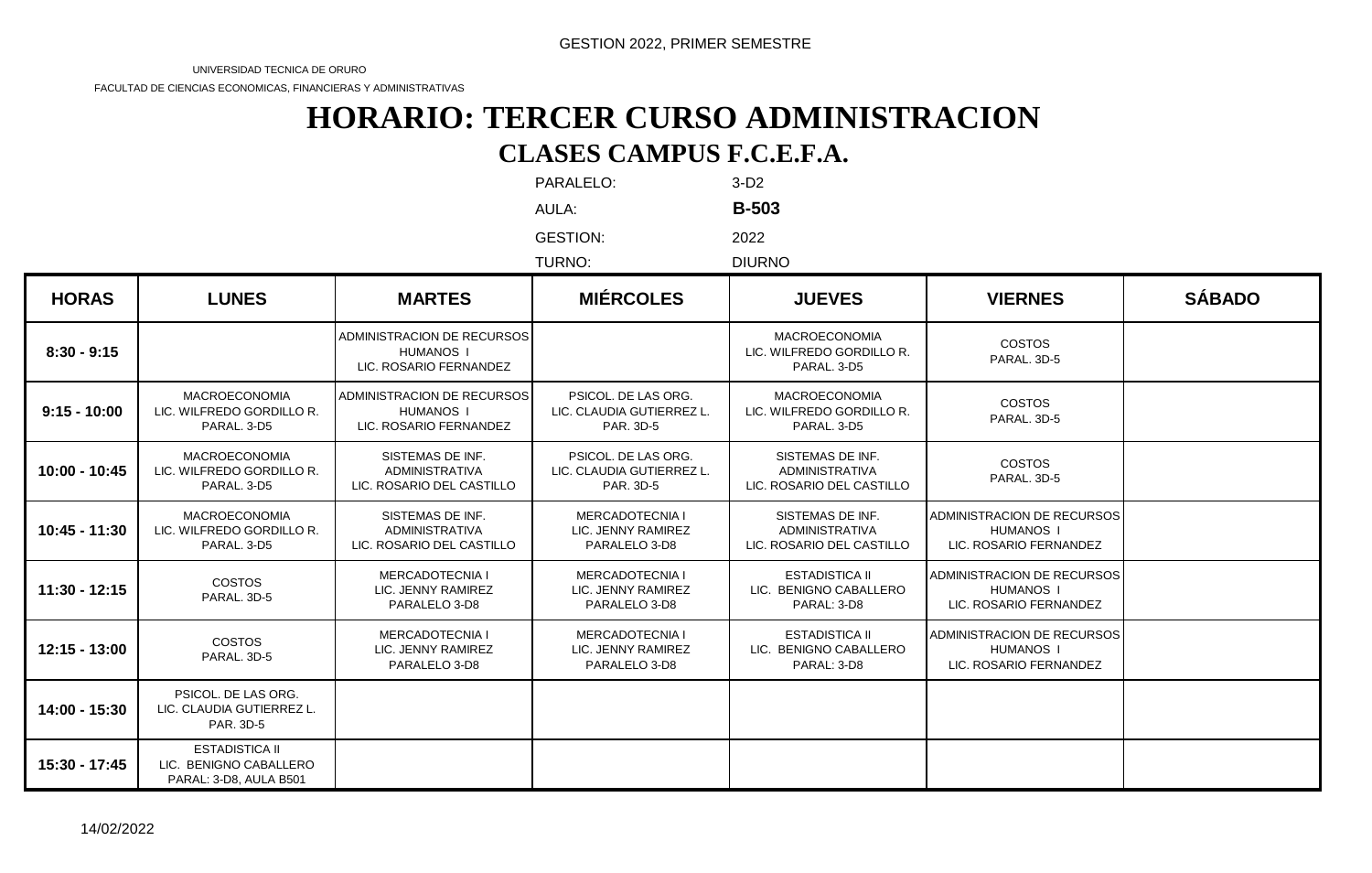FACULTAD DE CIENCIAS ECONOMICAS, FINANCIERAS Y ADMINISTRATIVAS

ORURO - BOLIVIA

# **CLASES EDIFICIO CENTRAL HORARIO: CUARTO CURSO ADMINISTRACION**

PARALELO: 4-D1 AULA: **202** GESTION: 2022

| TURNO: | <b>DIURNO</b> |
|--------|---------------|

| <b>HORAS</b>    | <b>LUNES</b>                                          | <b>MARTES</b>                                                             | <b>MIÉRCOLES</b>                                                          | <b>JUEVES</b>                                                          | <b>VIERNES</b>                                        | <b>SÁBADO</b> |
|-----------------|-------------------------------------------------------|---------------------------------------------------------------------------|---------------------------------------------------------------------------|------------------------------------------------------------------------|-------------------------------------------------------|---------------|
| $8:30 - 9:15$   | <b>GERENCIA DE PROCESOS</b><br>LIC. RENE SALINAS      | PREPARACION EVAL. Y<br>SEGUIMIENTO DE PROYECTOS<br>LIC. WILFREDO GORDILLO | PREPARACION EVAL. Y<br>SEGUIMIENTO DE PROYECTOS<br>LIC. WILFREDO GORDILLO | ECONOMIA INTERNACIONAL<br>LIC. ALFONSO LUCANA<br>PARAL, 4-D3           | <b>ADMINISTRACION FINAN</b><br>LIC. VERONICA SANDY    |               |
| $9:15 - 10:00$  | <b>GERENCIA DE PROCESOS</b><br>LIC. RENE SALINAS      | PREPARACION EVAL. Y<br>SEGUIMIENTO DE PROYECTOS<br>LIC. WILFREDO GORDILLO | PREPARACION EVAL. Y<br>SEGUIMIENTO DE PROYECTOS<br>LIC. WILFREDO GORDILLO | <b>ECONOMIA INTERNACIONAL</b><br>LIC. ALFONSO LUCANA<br>PARAL. 4-D3    | <b>ADMINISTRACION FINAN</b><br>LIC. VERONICA SANDY    |               |
| 10:00 - 10:45   | <b>GERENCIA DE PROCESOS</b><br>LIC. RENE SALINAS      | <b>ADMINISTRACION FINAN</b><br>LIC. VERONICA SANDY                        | PREPARACION EVAL. Y<br>SEGUIMIENTO DE PROYECTOS<br>LIC. WILFREDO GORDILLO | ECONOMIA DEL MEDIO AMBIENTE<br>LIC. LUIS A. MOLINA L.<br>PARALELO 4D-2 | <b>GERENCIA DE PROCESOS</b><br>LIC. RENE SALINAS      |               |
| 10:45 - 11:30   | ADMINISTRACION PUBLICA<br>LIC. IVAN MORALES A.        | ADMINISTRACION FINAN<br>LIC. VERONICA SANDY                               | ECONOMIA DEL MEDIO AMBIENTE<br>LIC. LUIS A. MOLINA L.<br>PARALELO 4D-2    | ECONOMIA DEL MEDIO AMBIENTE<br>LIC. LUIS A. MOLINA L.<br>PARALELO 4D-2 | <b>GERENCIA DE PROCESOS</b><br>LIC. RENE SALINAS      |               |
| $11:30 - 12:15$ | <b>ADMINISTRACION PUBLICA</b><br>LIC. IVAN MORALES A. | <b>ADMINISTRACION FINAN</b><br>LIC. VERONICA SANDY                        | ECONOMIA DEL MEDIO AMBIENTE<br>LIC. LUIS A. MOLINA L.<br>PARALELO 4D-2    |                                                                        | <b>ADMINISTRACION PUBLICA</b><br>LIC. IVAN MORALES A. |               |
| $12:15 - 13:00$ |                                                       |                                                                           | ECONOMIA DEL MEDIO AMBIENTE<br>LIC. LUIS A. MOLINA L.<br>PARALELO 4D-2    |                                                                        | <b>ADMINISTRACION PUBLICA</b><br>LIC. IVAN MORALES A. |               |
| 14:00 - 16:15   |                                                       | ECONOMIA INTERNACIONAL<br>LIC. ALFONSO LUCANA<br>PARAL, 4-D3              |                                                                           |                                                                        |                                                       |               |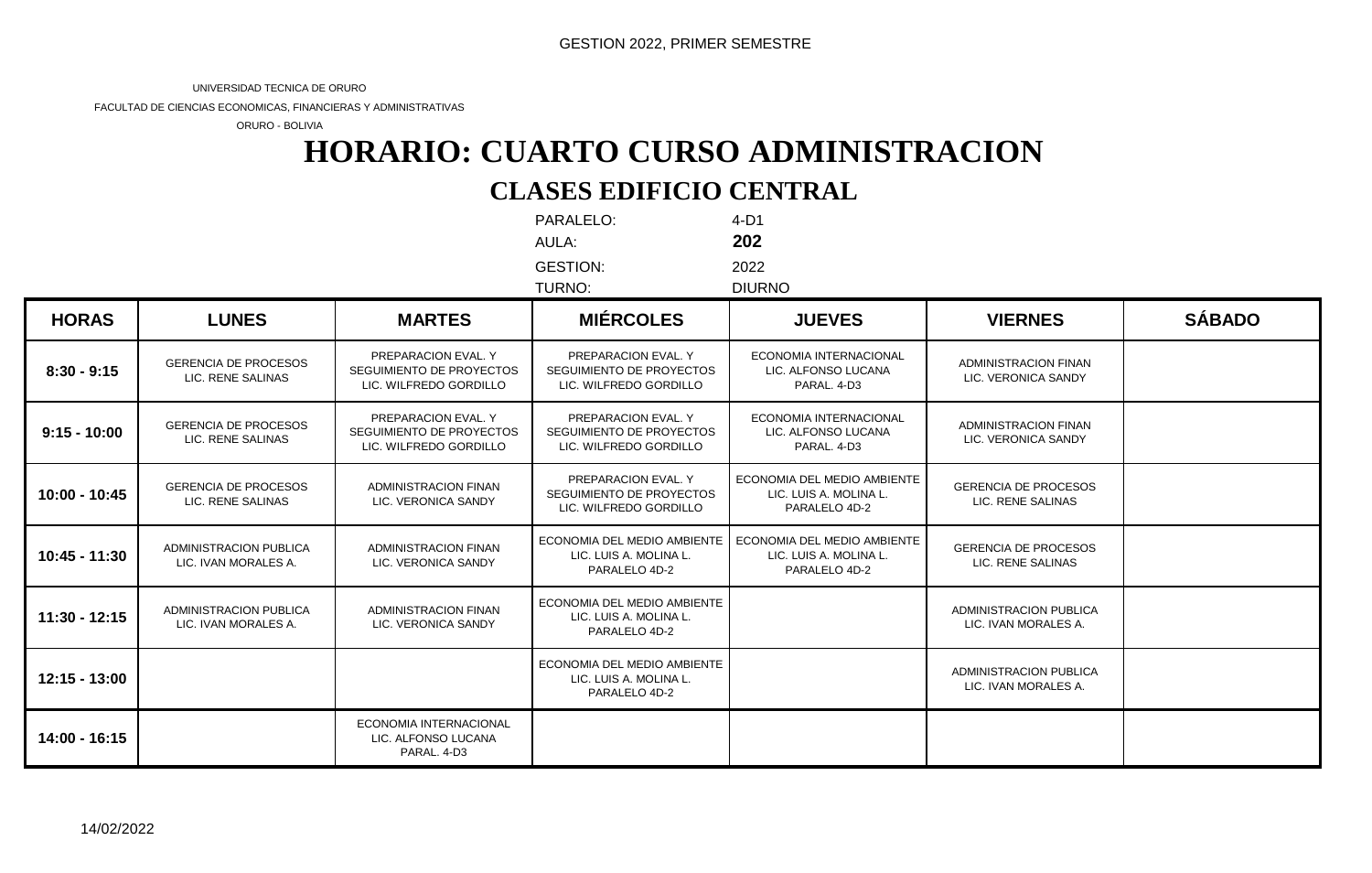FACULTAD DE CIENCIAS ECONOMICAS, FINANCIERAS Y ADMINISTRATIVAS

ORURO - BOLIVIA

# **CLASES EDIFICIO CENTRAL HORARIO: CUARTO CURSO ADMINISTRACION**

PARALELO: 4-D2 AULA: **203**

GESTION: 2022

TURNO: DIURNO

| <b>HORAS</b>    | <b>LUNES</b>                                                          | <b>MARTES</b>                                                        | <b>MIÉRCOLES</b>                                                     | <b>JUEVES</b>                                                         | <b>VIERNES</b>                                        | <b>SÁBADO</b> |
|-----------------|-----------------------------------------------------------------------|----------------------------------------------------------------------|----------------------------------------------------------------------|-----------------------------------------------------------------------|-------------------------------------------------------|---------------|
| $8:30 - 9:15$   | <b>GERENCIA DE PROCESOS</b><br>LIC. IVAN M. MENESES Z.                | <b>ADMINISTRACION PUBLICA</b><br>LIC. IVAM MORALES A.                | ADMINISTRACION FINANCIERA<br>LIC. VERONICA SANDY                     | <b>GERENCIA DE PROCESOS</b><br>LIC. IVAN M. MENESES Z.                | <b>ECONOMIA INTERNACIONAL</b><br>LIC. ALFONSO LUCANA  |               |
| $9:15 - 10:00$  | <b>GERENCIA DE PROCESOS</b><br>LIC. IVAN M. MENESES Z.                | <b>ADMINISTRACION PUBLICA</b><br>LIC. IVAM MORALES A.                | ADMINISTRACION FINANCIERA<br>LIC. VERONICA SANDY                     | <b>GERENCIA DE PROCESOS</b><br>LIC. IVAN M. MENESES Z.                | <b>ECONOMIA INTERNACIONAL</b><br>LIC. ALFONSO LUCANA  |               |
| 10:00 - 10:45   | <b>GERENCIA DE PROCESOS</b><br>LIC. IVAN M. MENESES Z.                | PREPARACION Y EVAL. DE<br><b>PROYECTOS</b><br>LIC. WILFREDO GORDILLO | ADMINISTRACION FINANCIERA<br>LIC. VERONICA SANDY                     | ECONOMIA INTERNACIONAL<br>LIC. ALFONSO LUCANA                         | <b>ADMINISTRACION PUBLICA</b><br>LIC. IVAN MORALES A. |               |
| 10:45 - 11:30   | ECONOMIA DEL MEDIO AMBIENTE<br>LIC. WILSON G. FLORES F.<br>PARAL 4D-5 | PREPARACION Y EVAL. DE<br><b>PROYECTOS</b><br>LIC. WILFREDO GORDILLO | PREPARACION Y EVAL. DE<br><b>PROYECTOS</b><br>LIC. WILFREDO GORDILLO | ECONOMIA INTERNACIONAL<br>LIC. ALFONSO LUCANA                         | <b>ADMINISTRACION PUBLICA</b><br>LIC. IVAN MORALES A. |               |
| $11:30 - 12:15$ | ECONOMIA DEL MEDIO AMBIENTE<br>LIC. WILSON G. FLORES F.<br>PARAL 4D-5 | PREPARACION Y EVAL, DE<br><b>PROYECTOS</b><br>LIC. WILFREDO GORDILLO | PREPARACION Y EVAL. DE<br><b>PROYECTOS</b><br>LIC. WILFREDO GORDILLO | <b>ECONOMIA INTERNACIONAL</b><br>LIC. ALFONSO LUCANA                  | ADMINISTRACION FINANCIERA<br>LIC. VERONICA SANDY      |               |
| 12:15 - 13:00   | ECONOMIA DEL MEDIO AMBIENTE<br>LIC. WILSON G. FLORES F.<br>PARAL 4D-5 |                                                                      |                                                                      |                                                                       | ADMINISTRACION FINANCIERA<br>LIC. VERONICA SANDY      |               |
| 15:30 - 17:45   |                                                                       |                                                                      |                                                                      | ECONOMIA DEL MEDIO AMBIENTE<br>LIC. WILSON G. FLORES F.<br>PARAL 4D-5 |                                                       |               |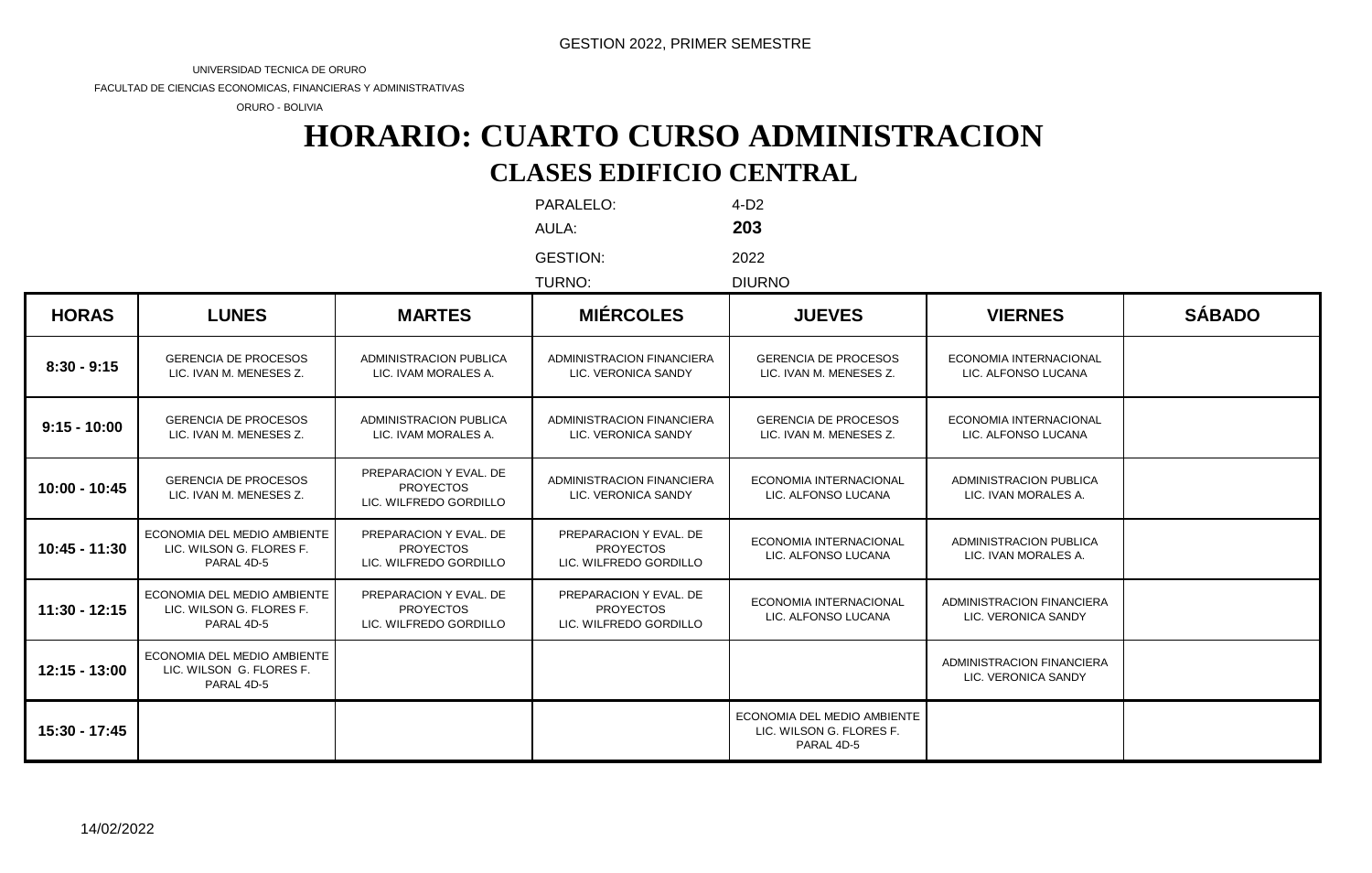FACULTAD DE CIENCIAS ECONOMICAS, FINANCIERAS Y ADMINISTRATIVAS

ORURO - BOLIVIA

# **CLASES EDIFICIO CENTRAL HORARIO: QUINTO CURSO ADMINISTRACION**

|                |                                                     |                                                                 | PARALELO:<br>AULA:<br><b>GESTION:</b><br>TURNO:  | $5-D1$<br>604<br>2022<br><b>DIURNO</b>                          |                                                     |               |
|----------------|-----------------------------------------------------|-----------------------------------------------------------------|--------------------------------------------------|-----------------------------------------------------------------|-----------------------------------------------------|---------------|
| <b>HORAS</b>   | <b>LUNES</b>                                        | <b>MARTES</b>                                                   | <b>MIÉRCOLES</b>                                 | <b>JUEVES</b>                                                   | <b>VIERNES</b>                                      | <b>SÁBADO</b> |
| $8:30 - 9:15$  | POLITICA Y ESTRATEGIA EMP.                          |                                                                 | <b>ETICA PROFESIONAL</b><br>LIC. CESAR CHOQUE G. |                                                                 | <b>GERENCIA DE OPERACIONES</b><br>LIC. RENE SALINAS |               |
| $9:15 - 10:00$ | POLITICA Y ESTRATEGIA EMP.                          |                                                                 | ETICA PROFESIONAL<br>LIC. CESAR CHOQUE G.        |                                                                 | <b>GERENCIA DE OPERACIONES</b><br>LIC. RENE SALINAS |               |
| 10:00 - 10:45  | POLITICA Y ESTRATEGIA EMP.                          | MARKETING INTERNACIONAL<br>LIC. MIRKO MENESES Z.<br>PARAL: 5-D3 |                                                  | MARKETING INTERNACIONAL<br>LIC. MIRKO MENESES Z.<br>PARAL: 5-D3 |                                                     |               |
| 10:45 - 11:30  | <b>GERENCIA DE OPERACIONES</b><br>LIC. RENE SALINAS | MARKETING INTERNACIONAL<br>LIC. MIRKO MENESES Z.<br>PARAL: 5-D3 |                                                  | MARKETING INTERNACIONAL<br>LIC. MIRKO MENESES Z.<br>PARAL: 5-D3 |                                                     |               |
| 11:30 - 12:15  | <b>GERENCIA DE OPERACIONES</b><br>LIC. RENE SALINAS |                                                                 |                                                  |                                                                 |                                                     |               |
| 16:15 - 18:30  |                                                     |                                                                 | POLITICA Y ESTRATEGIA EMP.                       |                                                                 |                                                     |               |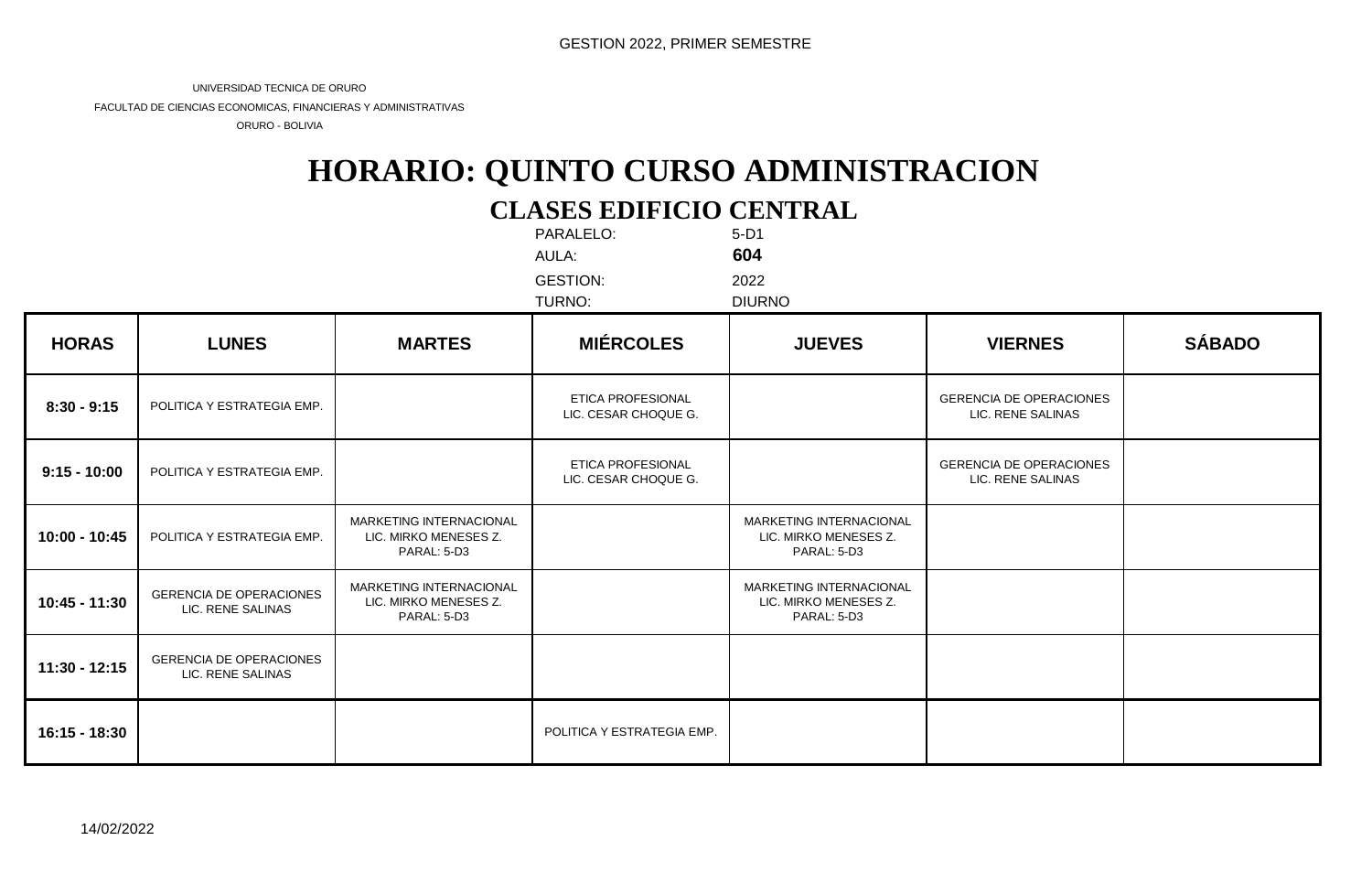FACULTAD DE CIENCIAS ECONOMICAS, FINANCIERAS Y ADMINISTRATIVAS

ORURO - BOLIVIA

# **CLASES EDIFICIO CENTRAL HORARIO: TERCER CURSO ADMINISTRACION**

PARALELO: 3-V1 AULA: **604**

GESTION: 2022

TURNO: VESPERTINO

| <b>HORAS</b>    | <b>LUNES</b>                                                 | <b>MARTES</b>                   | <b>MIÉRCOLES</b>                                         | <b>JUEVES</b>                                                                              | <b>VIERNES</b>                                           | <b>SÁBADO</b>                                                                                                   |
|-----------------|--------------------------------------------------------------|---------------------------------|----------------------------------------------------------|--------------------------------------------------------------------------------------------|----------------------------------------------------------|-----------------------------------------------------------------------------------------------------------------|
| $7:00 - 8:30$   |                                                              |                                 |                                                          | <b>LEGISLACION LABORAL</b><br>DR. FELIX LAFUENTE<br>PARAL: $2-V2 = 3-V1$ ADM<br>AULA: B304 |                                                          |                                                                                                                 |
| 18:30 - 19:15   | <b>MACROECONOMIA</b><br>LIC. OSCAR PANOZO                    | MERCADO I<br>LIC. JENNY RAMIREZ | <b>COSTOS</b><br>LIC. RENE TOCO<br>PARAL. 3-V3, AULA 704 | <b>MERCADO I</b><br>LIC. JENNY RAMIREZ                                                     | <b>COSTOS</b><br>LIC. RENE TOCO<br>PARAL. 3-V3, AULA 704 | <b>LEGISLACION LABORAL</b><br>DR. FELIX LAFUENTE<br>PARAL: $2-V2 = 3-V1$ ADM.<br>HRS. 14:00 - 15:30; AULA: B304 |
| 19:15 - 20:00   | <b>MACROECONOMIA</b><br>LIC. OSCAR PANOZO                    | MERCADO I<br>LIC. JENNY RAMIREZ | <b>COSTOS</b><br>LIC. RENE TOCO<br>PARAL. 3-V3, AULA 704 | <b>MERCADO I</b><br>LIC. JENNY RAMIREZ                                                     | <b>COSTOS</b><br>LIC. RENE TOCO<br>PARAL. 3-V3, AULA 704 |                                                                                                                 |
| 20:00 - 20:45   | <b>MACROECONOMIA</b><br>LIC. OSCAR PANOZO                    | MERCADO I<br>LIC. JENNY RAMIREZ | <b>COSTOS</b><br>LIC. RENE TOCO<br>PARAL. 3-V3, AULA 704 | <b>ESTADISTICA II</b><br>LIC. RENE SALINAS L.<br>PARAL: 3-V3                               |                                                          |                                                                                                                 |
| 20:45 - 21:30   | <b>ESTADISTICA II</b><br>LIC. RENE SALINAS L.<br>PARAL: 3-V3 |                                 | <b>MACROECONOMIA</b><br>LIC. OSCAR PANOZO                | <b>ESTADISTICA II</b><br>LIC. RENE SALINAS L.<br>PARAL: 3-V3                               |                                                          |                                                                                                                 |
| 21:30 - 22:15   | <b>ESTADISTICA II</b><br>LIC. RENE SALINAS L.<br>PARAL: 3-V3 |                                 | <b>MACROECONOMIA</b><br>LIC. OSCAR PANOZO                |                                                                                            |                                                          |                                                                                                                 |
| $22:15 - 23:00$ | <b>ESTADISTICA II</b><br>LIC. RENE SALINAS L.                |                                 |                                                          |                                                                                            |                                                          |                                                                                                                 |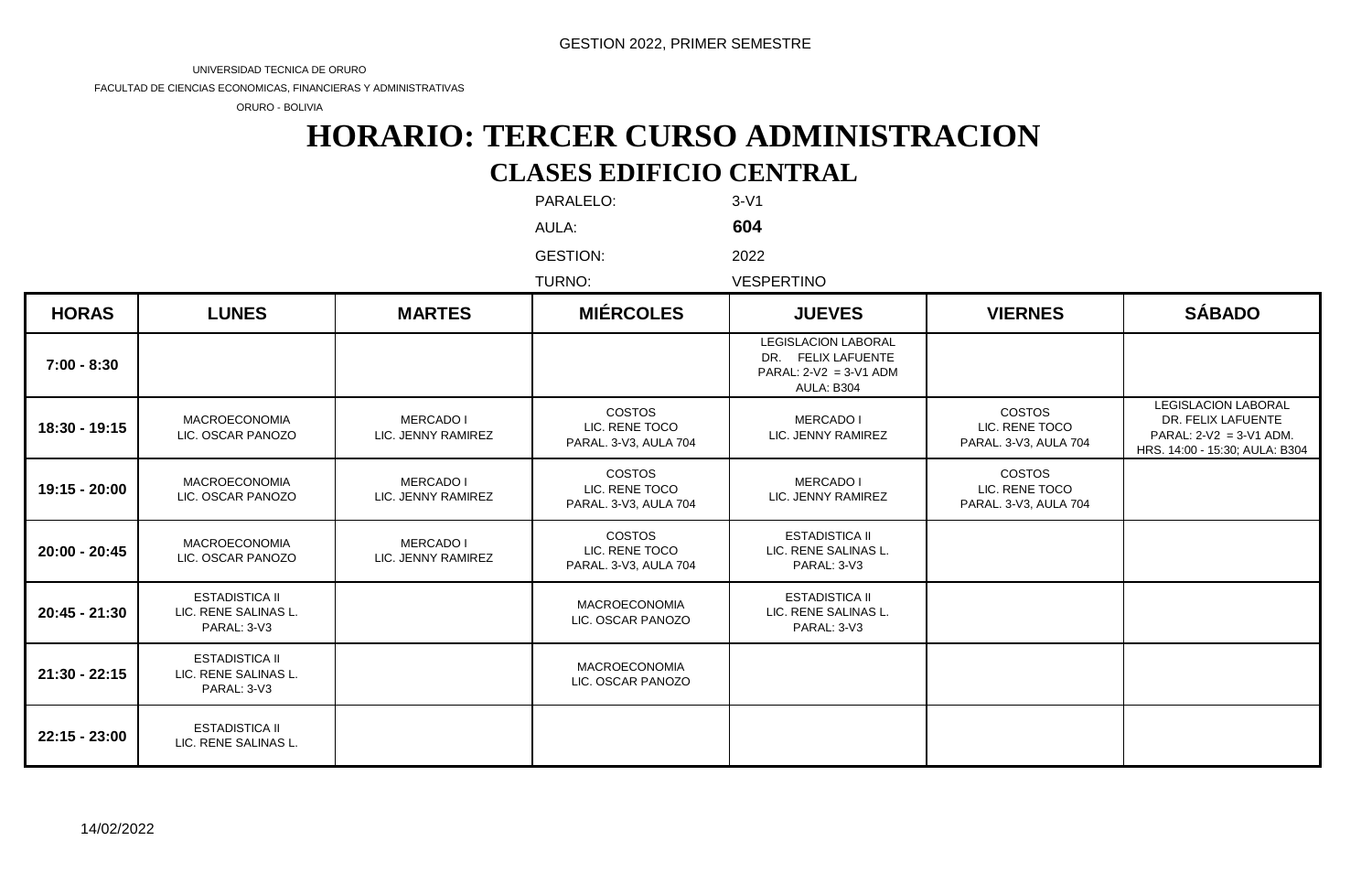FACULTAD DE CIENCIAS ECONOMICAS, FINANCIERAS Y ADMINISTRATIVAS

ORURO - BOLIVIA

### **CLASES EDIFICIO CENTRAL HORARIO: TERCER CURSO ADMINISTRACION**

|                 |                                                          |               | PARALELO:<br>AULA:                                              | 3V <sub>2</sub><br>202    |                |               |
|-----------------|----------------------------------------------------------|---------------|-----------------------------------------------------------------|---------------------------|----------------|---------------|
|                 |                                                          |               | <b>GESTION:</b><br>TURNO:                                       | 2022<br><b>VESPERTINO</b> |                |               |
| <b>HORAS</b>    | <b>LUNES</b>                                             | <b>MARTES</b> | <b>MIÉRCOLES</b>                                                | <b>JUEVES</b>             | <b>VIERNES</b> | <b>SÁBADO</b> |
| 18:30 - 19:15   | MACROECONOMIA<br>LIC. FREDDY DEL CASTILLO<br>PARAL. 3-V2 |               |                                                                 |                           |                |               |
| 19:15 - 20:00   | MACROECONOMIA<br>LIC. FREDDY DEL CASTILLO<br>PARAL. 3-V2 |               |                                                                 |                           |                |               |
| 20:00 - 20:45   |                                                          |               |                                                                 |                           |                |               |
| 20:45 - 21:30   |                                                          |               | MACROECONOMIA<br>LIC. FREDDY DEL CASTILLO<br>PARAL. 3-V2        |                           |                |               |
| $21:30 - 22:15$ |                                                          |               | MACROECONOMIA<br>LIC. FREDDY DEL CASTILLO<br>PARAL. 3-V2        |                           |                |               |
| $22:15 - 23:00$ |                                                          |               | <b>MACROECONOMIA</b><br>LIC. FREDDY DEL CASTILLO<br>PARAL. 3-V2 |                           |                |               |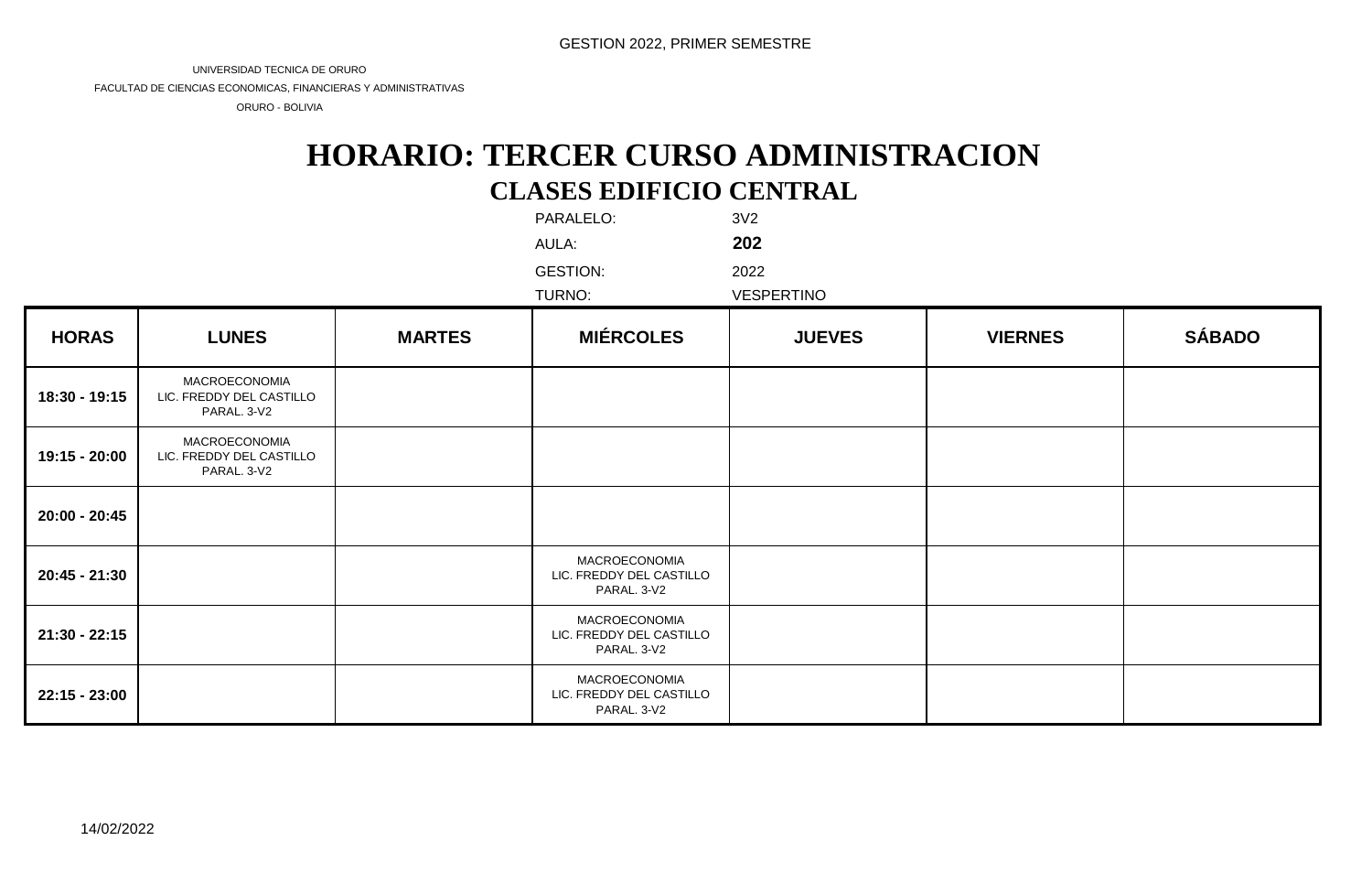FACULTAD DE CIENCIAS ECONOMICAS, FINANCIERAS Y ADMINISTRATIVAS

ORURO - BOLIVIA

## **CLASES EDIFICIO CENTRAL HORARIO: CUARTO CURSO ADMINISTRACION**

|               |                                                                           |                                              | PARALELO:                                                                   | $4-V1$                                                                    |                                                                             |               |
|---------------|---------------------------------------------------------------------------|----------------------------------------------|-----------------------------------------------------------------------------|---------------------------------------------------------------------------|-----------------------------------------------------------------------------|---------------|
|               |                                                                           |                                              | AULA:                                                                       | 804                                                                       |                                                                             |               |
|               |                                                                           |                                              | <b>GESTION:</b>                                                             | 2022                                                                      |                                                                             |               |
|               |                                                                           |                                              | TURNO:                                                                      | <b>VESPERTINO</b>                                                         |                                                                             |               |
| <b>HORAS</b>  | <b>LUNES</b>                                                              | <b>MARTES</b>                                | <b>MIÉRCOLES</b>                                                            | <b>JUEVES</b>                                                             | <b>VIERNES</b>                                                              | <b>SÁBADO</b> |
| 18:30 - 19:15 | ADMINISTRACION DE LA<br><b>PRODUCCION</b><br>LIC. CARLOS BERNAL A.        | ADMINISTRACION FINANCIERA<br>LIC. RENE TOCO  | ADMINISTRACION DE LA<br><b>PRODUCCION</b><br>LIC. CARLOS BERNAL A.          | PREPARACION EVAL. Y<br>SEGUIMIENTO DE PROYECTOS<br>LIC. WILFREDO GORDILLO | ADMINISTRACION DE RECURSOS<br><b>HUMANOS I</b><br>LIC. ROSARIO FERNANDEZ V. |               |
| 19:15 - 20:00 | ADMINISTRACION DE LA<br><b>PRODUCCION</b><br>LIC. CARLOS BERNAL A.        | ADMINISTRACION FINANCIERA<br>LIC. RENE TOCO  | ADMINISTRACION DE LA<br><b>PRODUCCION</b><br>LIC. CARLOS BERNAL A.          | PREPARACION EVAL. Y<br>SEGUIMIENTO DE PROYECTOS<br>LIC. WILFREDO GORDILLO | ADMINISTRACION DE RECURSOS<br><b>HUMANOS I</b><br>LIC. ROSARIO FERNANDEZ V. |               |
| 20:00 - 20:45 | ADMINISTRACION DE LA<br><b>PRODUCCION</b><br>LIC. CARLOS BERNAL A.        | ADMINISTRACION FINANCIERA<br>LIC. RENE TOCO  |                                                                             | ADMINISTRACION PUBLICA<br>LIC. JENNY RAMIREZ                              | ADMINISTRACION DE RECURSOS<br><b>HUMANOS I</b><br>LIC. ROSARIO FERNANDEZ V. |               |
| 20:45 - 21:30 | PREPARACION EVAL. Y<br>SEGUIMIENTO DE PROYECTOS<br>LIC. WILFREDO GORDILLO | ADMINISTRACION PUBLICA<br>LIC. JENNY RAMIREZ | ADMINISTRACION DE RECURSOS<br><b>HUMANOS I</b><br>LIC. ROSARIO FERNANDEZ V. | ADMINISTRACION PUBLICA<br>LIC. JENNY RAMIREZ                              |                                                                             |               |
| 21:30 - 22:15 | PREPARACION EVAL, Y<br>SEGUIMIENTO DE PROYECTOS<br>LIC. WILFREDO GORDILLO | ADMINISTRACION PUBLICA<br>LIC. JENNY RAMIREZ | ADMINISTRACION DE RECURSOS<br><b>HUMANOS I</b><br>LIC. ROSARIO FERNANDEZ V. | ADMINISTRACION FINANCIERA<br>LIC. RENE TOCO                               |                                                                             |               |
| 22:15 - 23:00 | PREPARACION EVAL, Y<br>SEGUIMIENTO DE PROYECTOS<br>LIC. WILFREDO GORDILLO |                                              |                                                                             | ADMINISTRACION FINANCIERA<br>LIC. RENE TOCO                               |                                                                             |               |